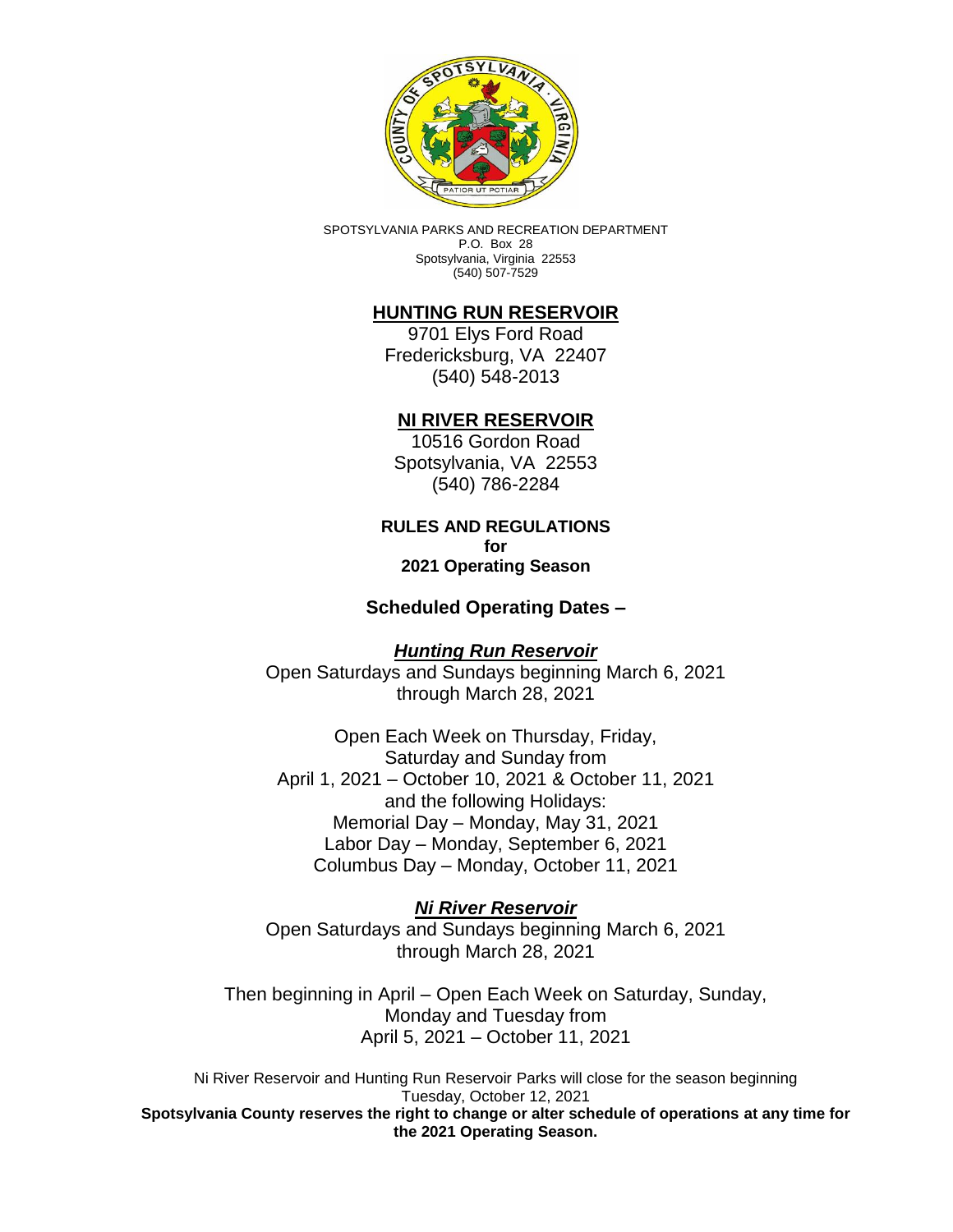# 2021 Operating Season

## HUNTING RUN AND NI RIVER RESERVOIR RULES AND REGULATIONS

#### General Prohibited Uses:

- 1. All water contact sports such as wading, swimming, scuba diving, and skiing which will endanger or cause to change the purity of the domestic water supply are prohibited.
- 2. Any recreational device that includes water contact; such as surf boards, inner tubes, paddle boards (exception – paddle boards are allowed at Hunting Run Reservoir only), floatation devices, etc.
- 3. Littering, organic and inorganic, is prohibited.
- 4. Camping is prohibited unless authorized by the Board of Supervisors.
- 5. Persons willfully marking, defacing, or damaging public equipment, supplies or utilities are punishable in accordance with the Violations Section of the Ni River Reservoir Ordinance.
- 6. Fishing or accessing reservoirs from any property or source other than at each reservoirs respective park/recreation area facility is prohibited at any time, regardless of rather reservoirs are open or closed.
- 7. Home made vessels with no Coast Guard approved placard designating capacities.

#### Hours of Operation:

The Reservoirs recreational facilities shall open at 6:00 a.m. and shall close at sunset or 8:00 p.m., whichever comes first. Days and dates of operation will be posted at each site for the seasons operations. The Virginia Department of Game and Inland Fisheries sunrise/sunset table for Fredericksburg Virginia will be the official time used to determine sunset each day. It shall be a violation to access reservoirs from any property or source, other than the designated recreation areas, at any time of normal operations after hours or during the non-operating season and will be enforced and punishable to the full extent of the law. All access is to be controlled through the reservoir recreation access points unless official business is being conducted by proper agencies of Spotsylvania County or the State of Virginia. Spotsylvania County reserves the right to change, alter or close reservoirs at any time or for any reason. Patrons wishing to rent equipment may do so at any time during the operating hours. However, if closing time is sooner than the 3 hr. minimal rental period. Patron shall return equipment 15 minutes prior to designated closing time for the day but are required to pay the full minimal rental fees. All patrons not returning by their designated rental agreement or sunset/closing times shall be subject to trespassing laws punishable by law.

## Fees and Charges:

- 1. Launching: (Fees apply to all rented equipment and all personal watercraft launches) County Residents (Spotsylvania only) Daily Launch………….\$2.00 Non-County Residents Daily Launch…………..………………\$4.00 County Residents (Spotsylvania only) Seasonal Launch Pass……….. \$10.00 Non-County Residents Seasonal Launch Pass.................................. ... \$40.00
- \* Launch Fees apply to all persons launching boats (no exceptions for age, active military or handicap)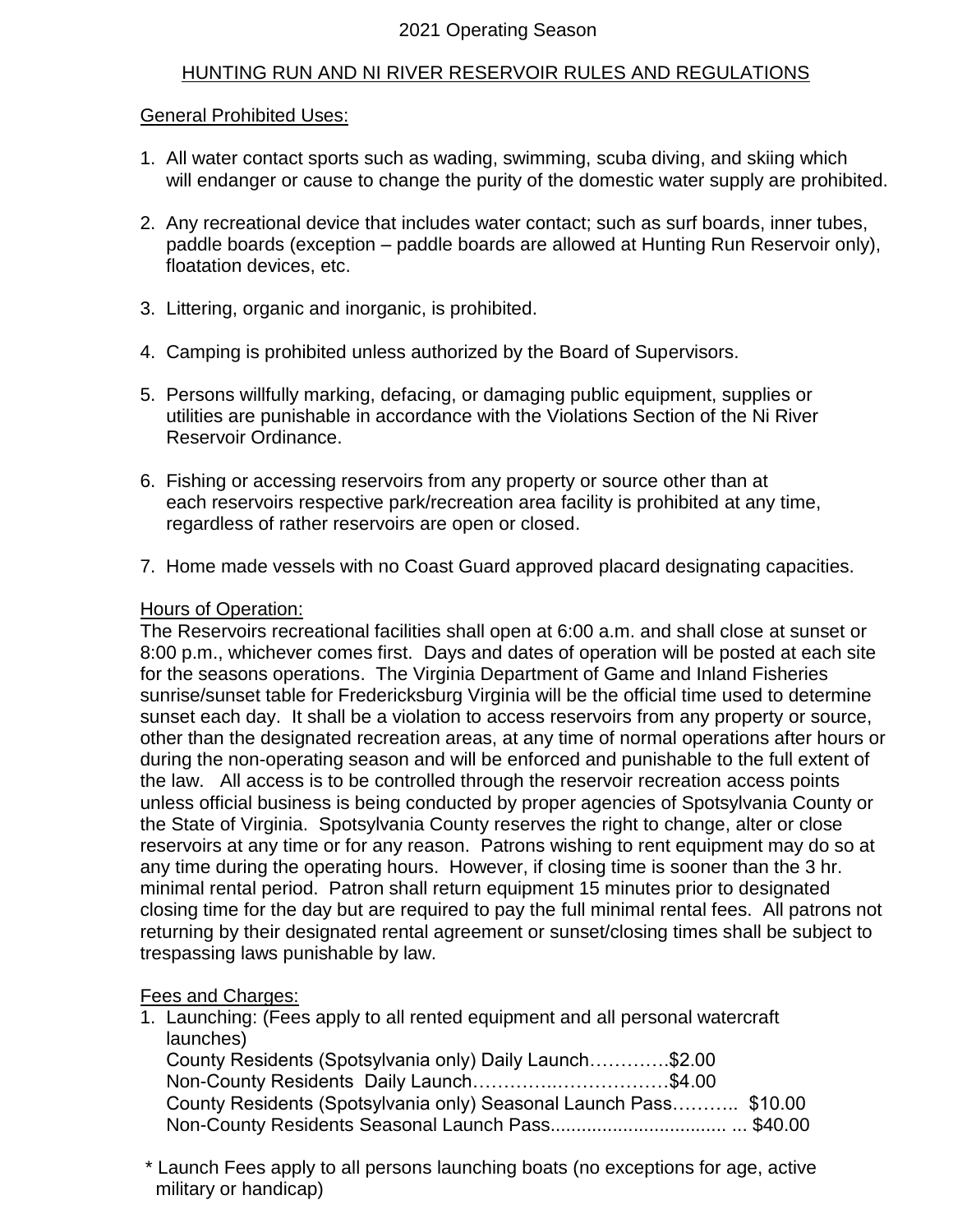Boat and Equipment Rentals – Continued:

2. Boat and Equipment Rentals: (See next page for Senior Citizen Fees)

 Boat and Motor Per hour…………..\$6.00 (Minimum charge - \$18.00, Maximum charge - \$48.00)

 Boat and Oars All day……………..\$20.00 (more that 6 hours) Half day……………\$12.00 (6 hours or less)

|                        | *Battery\$12.00 All Day | \$7.00 Half Day  |
|------------------------|-------------------------|------------------|
| Life Preservers \$1.00 |                         |                  |
|                        | Motor \$15.00 All Day   | \$10.00 Half Day |

\*Note – It is strongly recommended that a second battery is rented when planning to be on the water for more than three (3) hours.

|  | 3. - Spotsylvania Resident Seasonal Access Pass for Ni River and |  |  |
|--|------------------------------------------------------------------|--|--|
|  | Hunting Run \$15.00                                              |  |  |

- Fredericksburg/Stafford Resident Seasonal Access Pass for Ni River and Hunting Run ……………………\$18.00
- Non Spotsylvania, Fredericksburg or Stafford Seasonal Access Pass for Ni River and Hunting Run ……………………...\$25.00

|  | 4. Access Fees: Daily - Spotsylvania Resident\$3.00<br>Daily - Fredericksburg/Stafford Resident\$5.00<br>Daily - Non-County/Non-City\$7.00<br>Seasonal - Spotsylvania Resident for Ni River/<br>Seasonal - Fredericksburg/Stafford Resident for Ni River/<br>Seasonal – County Resident for Ni River Only \$8.00<br>Seasonal – County Resident for Hunting Run Only \$8.00<br>Seasonal – Fredericksburg/Stafford Resident – Ni River Only\$10.00<br>Seasonal - Fredericksburg/Stafford Resident -<br>Hunting Run Only\$10.00<br>Seasonal - All others - Hunting Run/Ni River (Non Spotsylvania,<br>Fredericksburg or Stafford )  \$25.00<br>The following are not charged for permits:<br>NO CHARGE – For Access Permits<br>Youth under 16, Senior Citizens age 62 or older, Active Military and |  |
|--|--------------------------------------------------------------------------------------------------------------------------------------------------------------------------------------------------------------------------------------------------------------------------------------------------------------------------------------------------------------------------------------------------------------------------------------------------------------------------------------------------------------------------------------------------------------------------------------------------------------------------------------------------------------------------------------------------------------------------------------------------------------------------------------------------|--|
|  | Handicapped                                                                                                                                                                                                                                                                                                                                                                                                                                                                                                                                                                                                                                                                                                                                                                                      |  |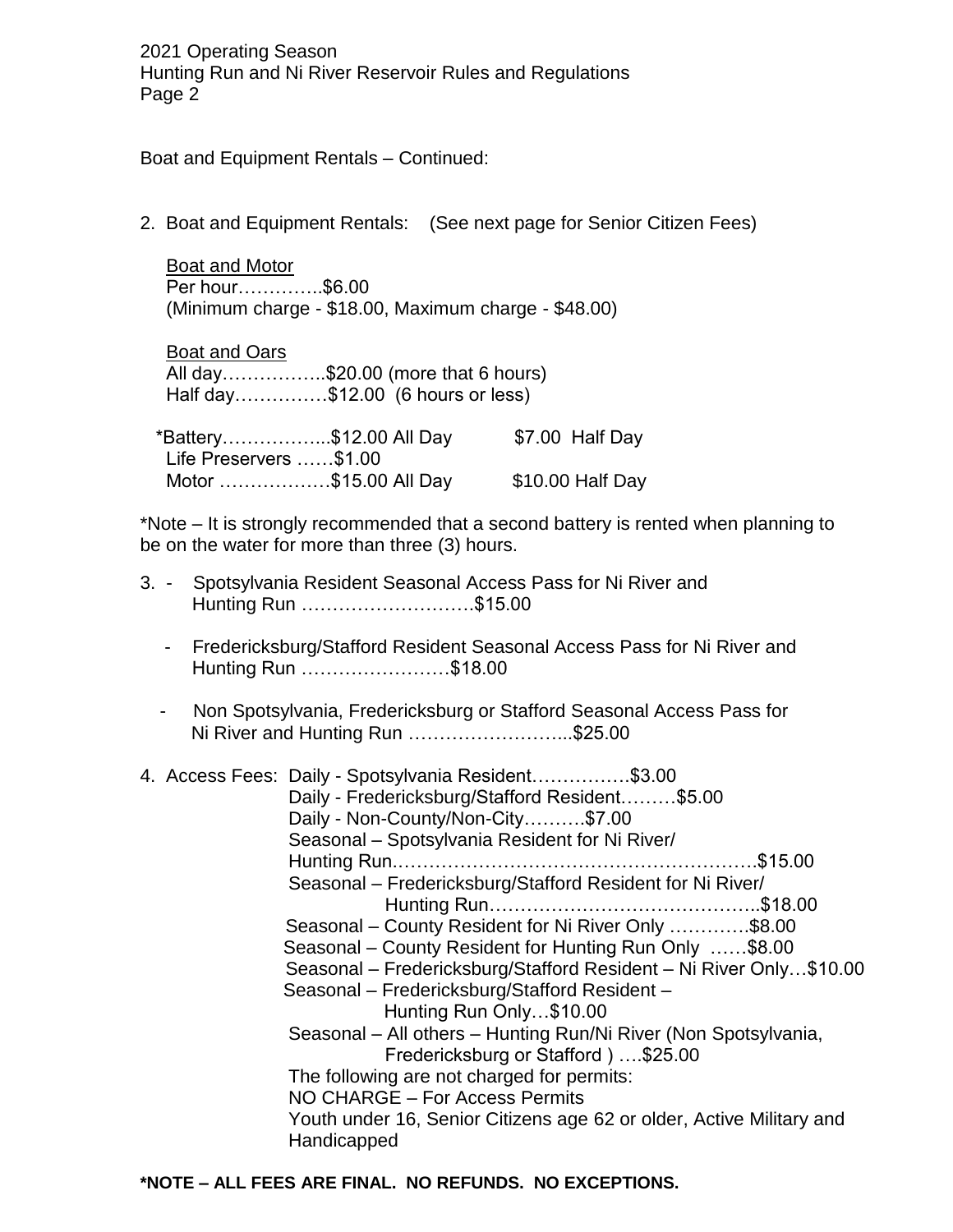5. Senior Citizen Fees: (Apply to 62 and older)

 Boat and Motor Per hour…………..\$5.00 (Minimum charge - \$15.00, Maximum charge - \$40.00)

Boat and Oars

 All day……………..\$18.00 (more than 6 hours) Half day……………\$10.00 (6 hours or less)

# **(\*Note – All Fees are Final. No Refunds. No Exceptions.)**

## Size/Creel County:

Size/Creel count shall apply as posted. Each person shall submit their catch for creel count and inspection.

## Rules and Regulations for Boating and Fishing

1. Each boat shall be equipped with a Coast Guard approved life preserver for each passenger. All children age thirteen (13) and under shall wear a life preserver at all times while a passenger in a boat on the lake. Life preservers must be available on board boat for each passenger – Throw cushions cannot be substituted for life jackets. Therefore, all boats shall be subject to inspection and only allowed to launch/access reservoirs from either of the respective reservoir recreation facilities at Ni River and Hunting Run Reservoirs.

2. The authorized weight carrying capacity noted on each boat shall not be exceeded. This shall include both the equipment and persons.

3. Any boat that is Coast Guard approved will be permitted on the reservoir. Boat must have stamp or seal showing that it is Coast Guard approved.

4. All canoes, rafts, or boats used on reservoir are subject to inspection for zebra mussel or nuisance species contamination and shall be certified safe to carry passengers by the Parks and Recreation Department or the department's authorized personnel of the water filtration plant and/or the state, local and federal law enforcement agencies.

5. Each person shall submit his/her catch to authorized personnel at the check-in station for inspection and a creel count.

6. No seines, traps, or other special fishing devices will be permitted in the lake to take fish.

7. No gasoline motors or boats with gasoline engines mounted to them will be permitted on Ni River Reservoir. Motors will be allowed on Hunting Run Reservoir but must be disconnected from the fuel tank and remain out of the water while on reservoir at all times.

8. Reckless boating will not be tolerated and is punishable in accordance with all local and/ or state laws.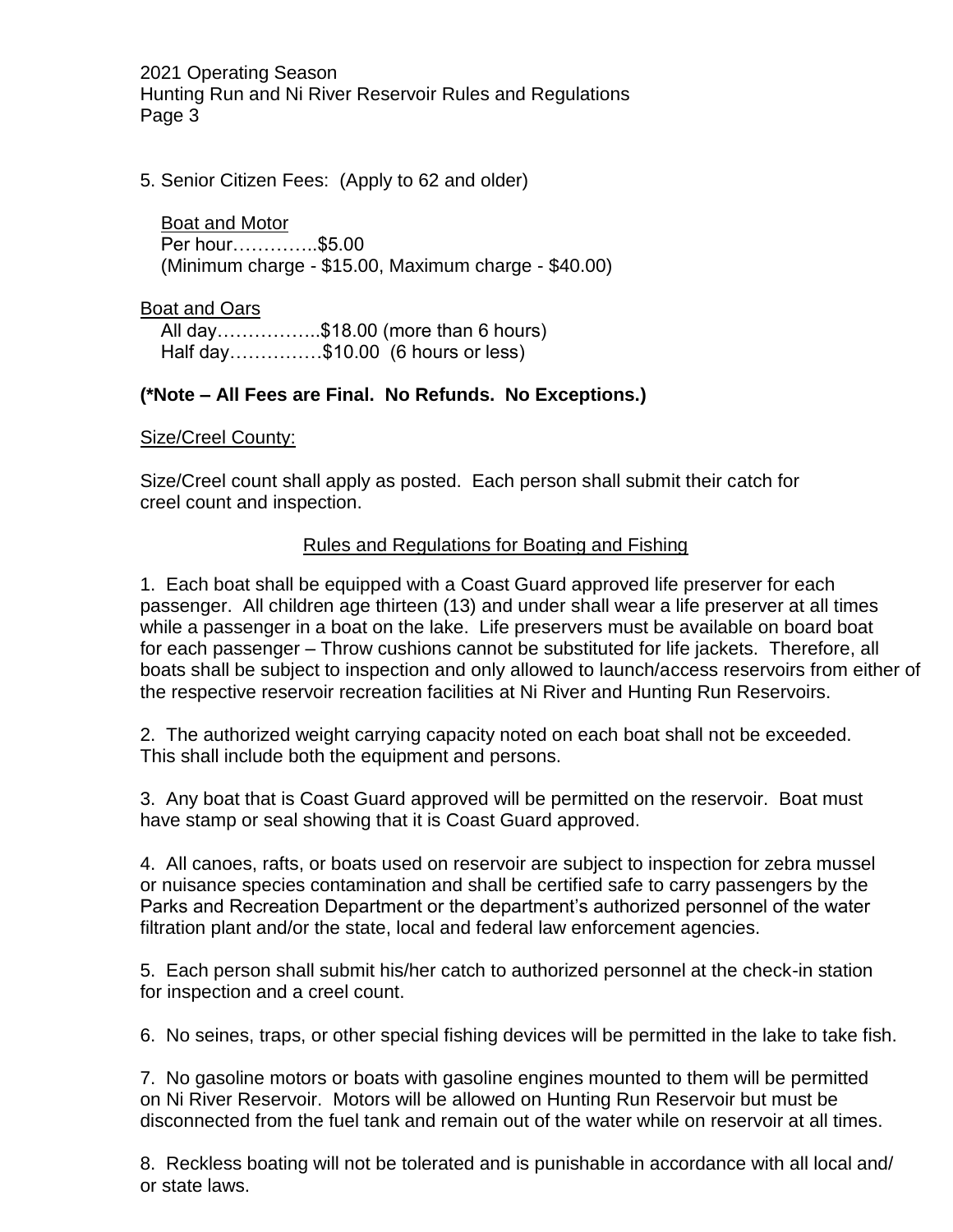9. Persons under the age of 18 may not rent a boat unless accompanied by an adult. The use of a 12 volt electric motor is permitted.

10. State fishing regulations shall apply. Creel and limits shall be posted at each site and shall not be exceeded.

11. State issued fishing licenses and access permits are required while on the reservoirs. Persons will temporarily surrender their Driver's License for the taking of information upon payment of daily access fees and/or the rental of equipment. The driver's license will be returned upon the satisfactory return of rental equipment.

12. All boats and rental equipment must be returned to the check-in station thirty (30) minutes prior to the rental or closing period, whichever applies to the individual renter. These times will be determined prior to renter accessing reservoirs.

13. Persons renting equipment are liable for loss or damage of boats, oars, life preservers, motors and are responsible for reimbursement to the county at a cost to be determined by the Director of Parks and Recreation.

14. Bank fishing is permitted only in designated areas. All persons bank fishing must be registered at the check-in station. Youths under 16 years of age, adults 62 years of age or older, active military, and handicap persons may fish without charge in areas designated for bank fishing.

15. All personal property while on County property is subject to search by County staff and all law enforcement agencies.

16. Pets must remain on leash at all times while on park property. Note – Horseback riding is not allowed at either Ni River or Hunting Run Reservoirs respective park facilities.

17. Common Courtesy shall be expected to allow as many patrons as possible fishing access to any or all piers during hours of operation.

18. All fees charged for rental of equipment and or access permits shall be nonrefundable. No Exceptions.

19. It shall be the responsibility of each person fishing on reservoirs to complete a catch and creel report at the conclusion of every visit to either Ni River or Hunting Run Reservoir.

20. Spotsylvania County reserves the right to physically inspect each vessel for Catch and Creel Regulations enforcement and counts.

21. Persons renting boats and equipment are responsible for knowing and not exceeding the limits of each boat as per the plaque attached to each vessel.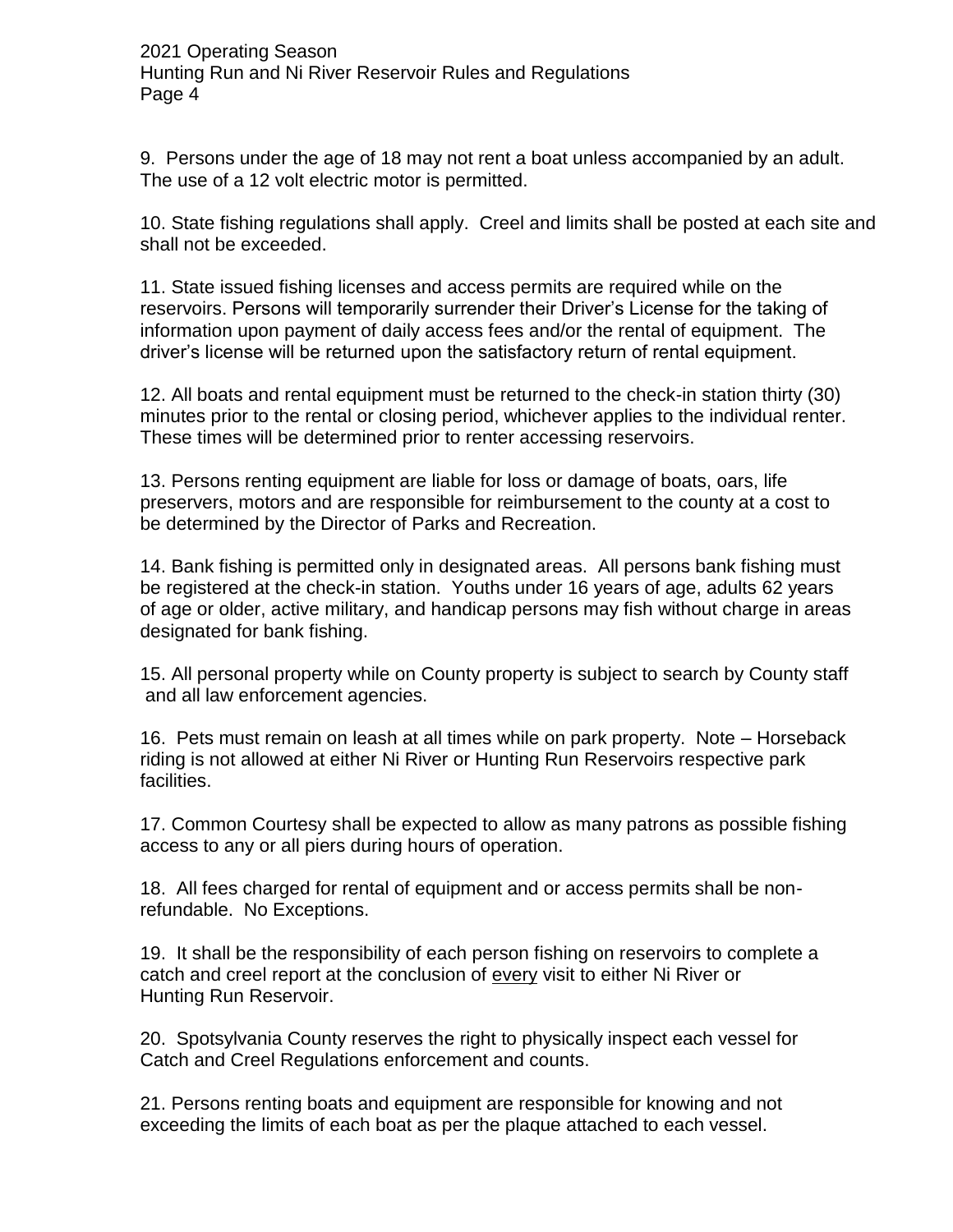Chapter 22

ARTICLE III. NI RIVER AND HUNTING RUN RESERVOIRS\*

**Ordinance** \_\_\_\_\_\_\_\_\_\_

**\*Editor's note:** Ord. No. 22-26, adopted Sept. 25, 2007, amended the title of art. III to read as herein set out. Formerly said article was entitled Ni River Reservoir. **State law references:** Authority of county to operate recreation areas, Code of Virginia, § 15.1-526.

\_\_\_\_\_\_\_\_\_

Sec. 22-226. Definition. As used in this article, the word "r*eservoir"* shall mean the county's Hunting Run Reservoir and the Ni River Reservoir. (Ord. No. 22-26, 9-25-07)

Sec. 22-227. Applicability of article. The provisions of this article are applicable to only the reservoirs and the reservoirs property. (Ord. No. 22-26, 9-25-07)

Sec. 22-228. Policing of recreational area.

The park attendant, county sheriff's department and state game wardens for the county may lawfully police the reservoir recreational area for the purpose of protecting the property from harm, keeping order thereon or otherwise enforcing the provisions of this article and other ordinances of the county and the laws of the state with respect to such property.

(Code 1980, § 17-67)

Sec. 22-229. Temporary closing of recreational area.

Whenever climatic or other conditions cause the recreational area or any part thereof to become hazardous in the opinion of the county administrator or the director of parks and recreation, he shall, with the approval of the board of supervisors and/or the parks and recreation commission, forthwith close the recreational area or that part deemed to be hazardous for a period determined by the board of supervisors. (Code 1980, § 17-64)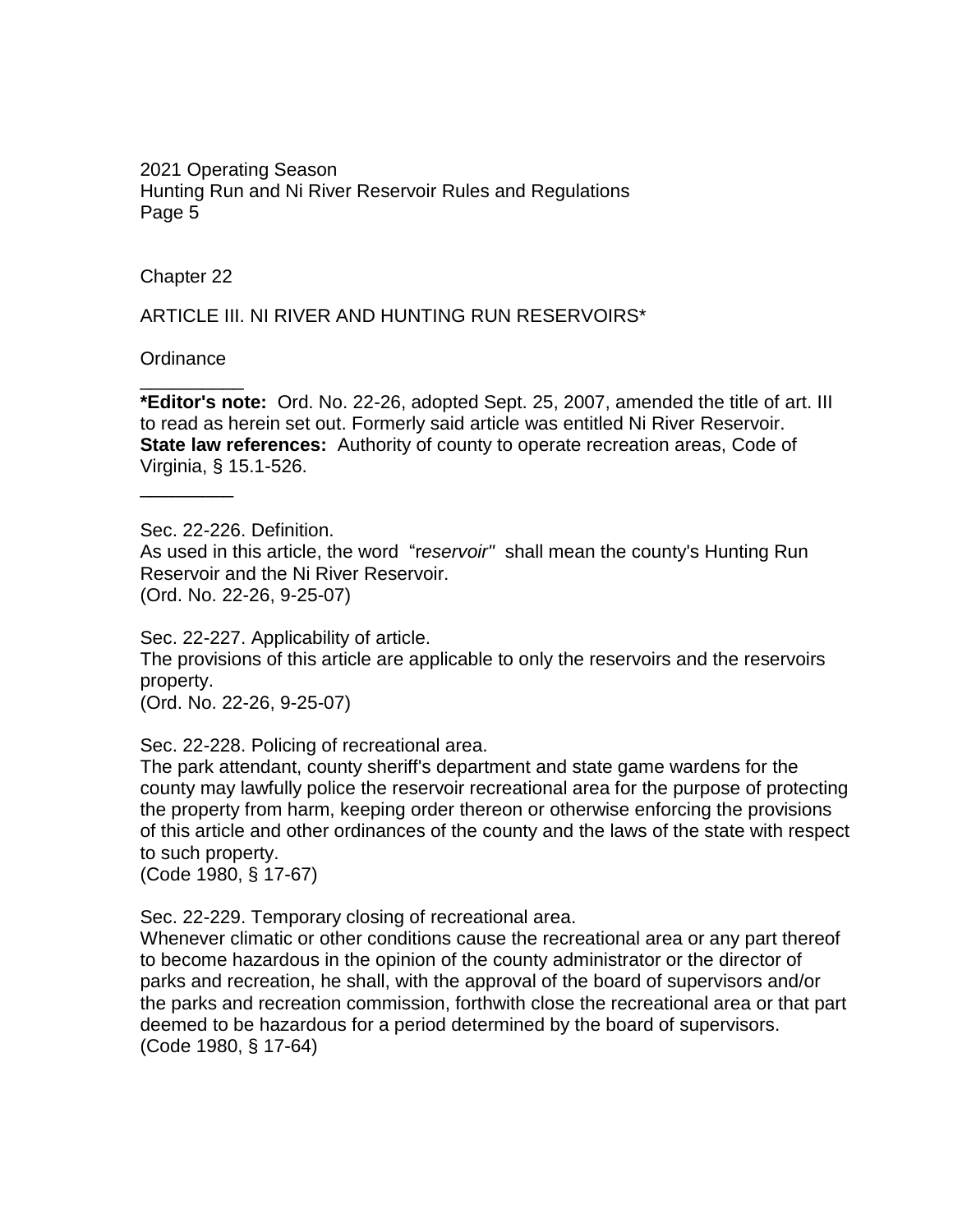## Sec. 22-230. Construction activities.

(a) No construction of any kind and no disturbing of the soil or ground cover on any ground around the reservoir owned in fee simple or controlled by the county with a flood easement shall be undertaken until plans for the same have been approved by the planning commission and board of supervisors.

(b) No docks, piers or ramps shall be constructed at the reservoir except at areas that are designated as recreation by the parks and recreation department, the planning commission and the board of supervisors, and then only after plans and specifications have been approved by the parks and recreation department, the planning commission and the board of supervisors.

(c) The building of duck blinds or floating wooden or metal rafts or piers on or in the water of the reservoir is prohibited.

(Code 1980, §§ 17-61(a), (c), 17-62(i))

Sec. 22-231. Erosion and sedimentation control.

(a) Any person proposing to disturb the soil or ground cover within one thousand (1,000) feet of the reservoirs shall place baled straw or another suitable barrier that has been approved by the administrator between the area to be disturbed and the waters of the reservoirs (in question), and such straw or other barrier shall remain in place until such time as the disturbed area shall have a new cover equal to or exceeding the original cover.

(b) In addition to the requirements of subsection (a) of this section, any person stockpiling soil during construction of roads, buildings, etc., within one thousand (1,000) feet of the reservoirs shall within thirty (30) days after the completion of construction, level all stockpiled soil and seed or place sod on all of the affected area. (c) Any person plowing and cultivating more than one (1) acre of land for agricultural purposes shall be exempt from this section providing such person follows good farming practices as recommended by the soil conservation service.

(Code 1980, § 17-63; Ord. No. 22-26, 9-25-07)

**Cross references:** Erosion and sediment control generally, Ch. 8.

Sec. 22-232. Reserved. **Editor's note:** Renumbered as § 23-7.5.5.5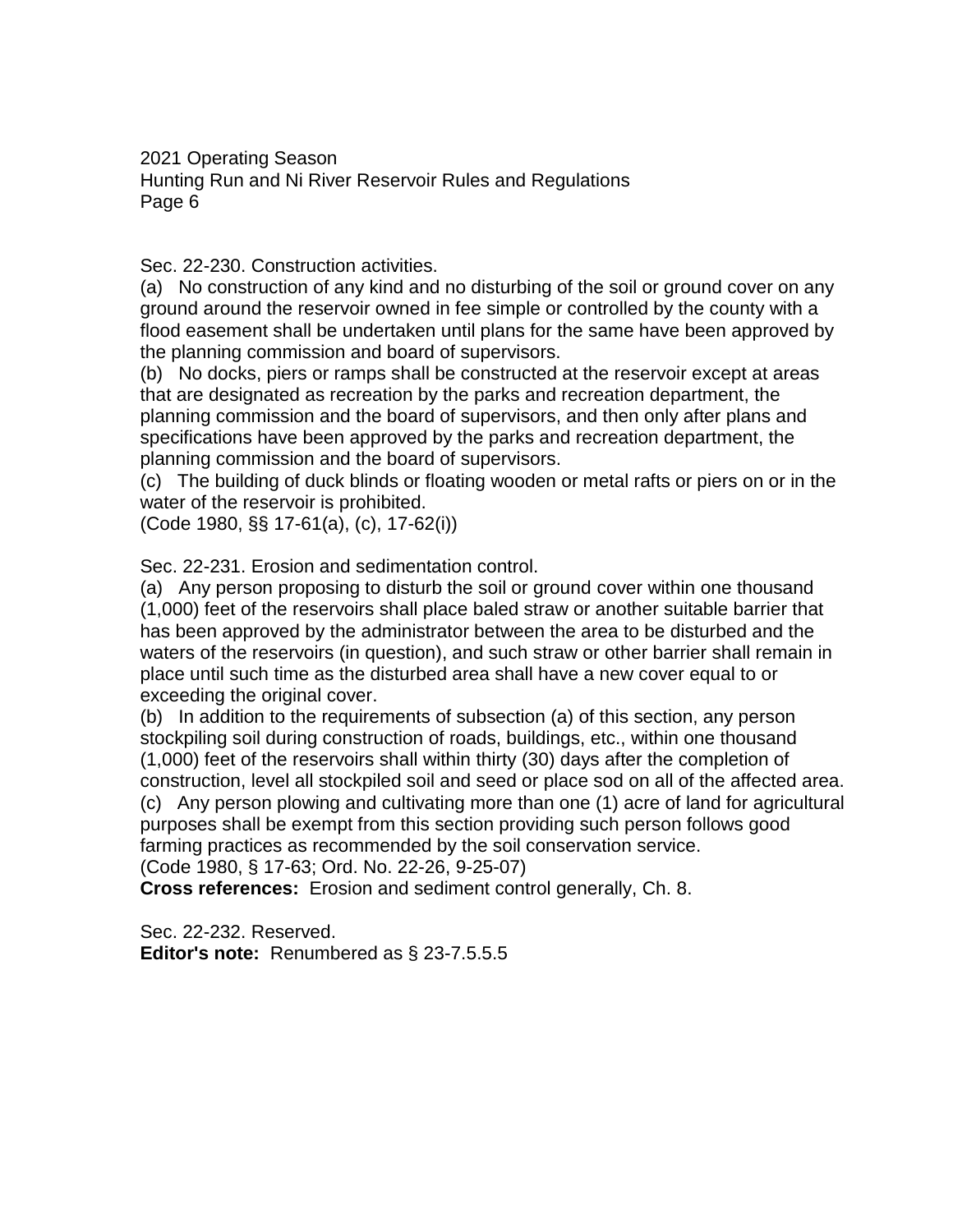2021 Operating Season

Hunting Run and Ni River Reservoir Rules and Regulations Page 7

Sec. 22-233. Hours for use of reservoir restricted.

No person, except governmental officials on official duty, shall be permitted to go upon or remain on said reservoirs from one-half ( 1/2) hour after sunset to one (1) hour before sunrise.

(Code 1980, § 17-62(l); Ord. No. 22-26, 9-25-07)

Sec. 22-234. Fishing.

(a) *Permitted generally.* Fishing with live or artificial bait from boats or from the shore is permitted within the permitted area.

(b) *Limitations.* Species, size limit or catch and captive fish count shall follow state game commission recommendation for each season. Each person shall submit their catch for creel count inspection at the park attendant's office. Additional requirements on species, size and catch limit may be set by the board of supervisors. Limitations will be posted at respective reservoirs as per the Department of Game and Inland Fisheries recommendations.

(c) *Prohibited activities.* The following activities are prohibited:

(1) Frogging and the catching of turtles;

(2) Trapping or the seining of fish, except by personnel of the commission of game and inland fisheries while on official duty;

(3) Fishing from any inner tube type conveyance that permits the human body to be partially submerged in the waters of the lake;

(4) Fishing within two hundred (200) feet of the dam or any buildings, sludge tanks or lagoons connected with the water filtration plant;

(5) Fishing within two hundred (200) feet of the risers and water intakes.

(d) *Fishing license.* Persons age sixteen (16) to seventy (70) years must possess a valid state fishing license.

(e) *Fees.* Fees for access permits, and related activities shall be established by resolution of the board of supervisors.

(Code 1980, §§ 17-60(b)--(d), 17-62(f), (g), (j), (k), 17-65(c), (d); Ord. of 4-22-86(2); Ord. No. 22-1, 3-27-90; Ord. No. 22-26, 9-25-07; Ord. No. 22-28, 2-12-08)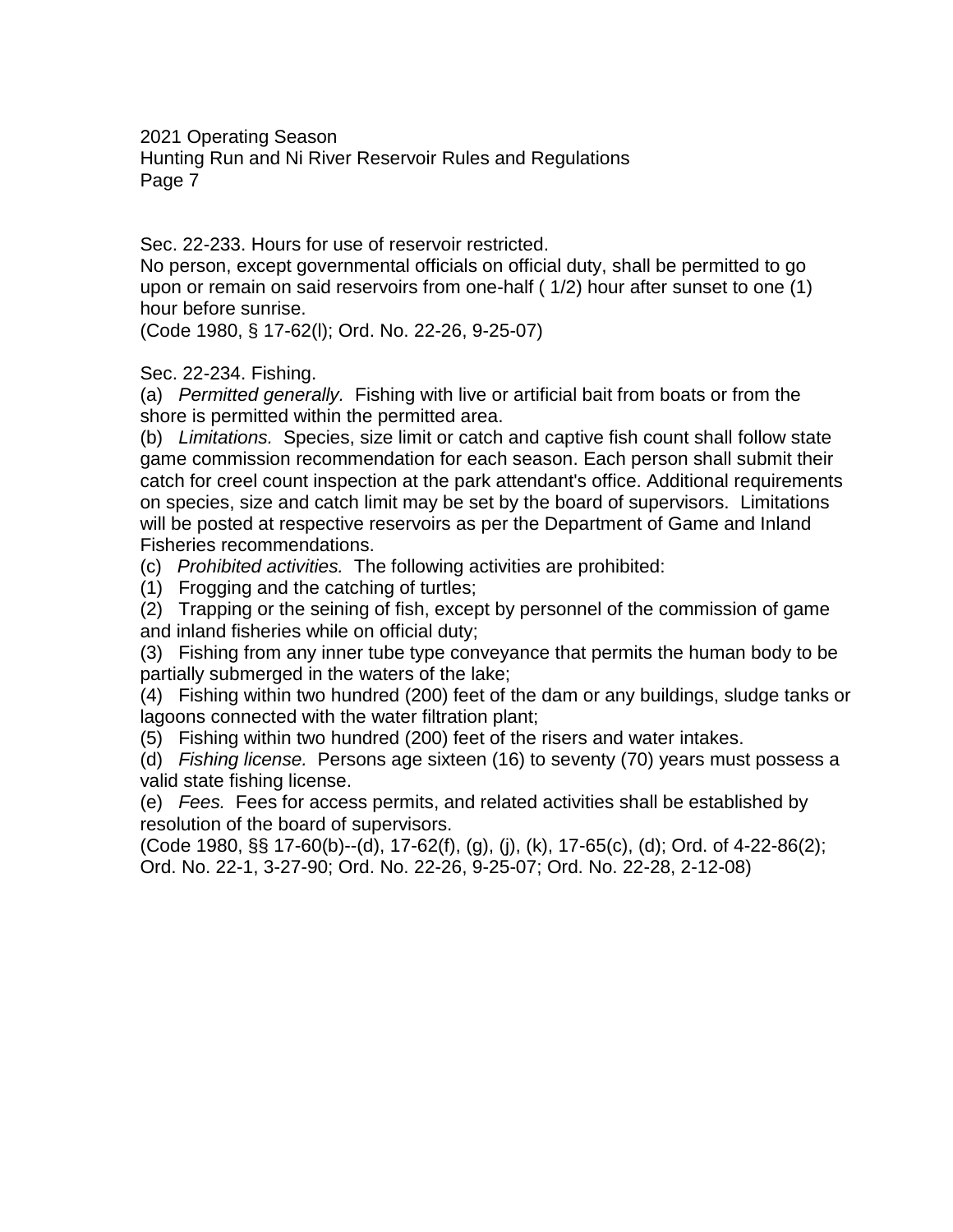## Sec. 22-235. Boating.

(a) *Types of boats permitted,* Only canoes, rubber rafts and boats propelled by sail, oars, paddle or electric motor are permitted on or in the waters of the reservoirs. Gasoline motors may be used by personnel of the state commission of game and inland fisheries and of the county while on official duty only.

(b) *Life jackets or cushions required.* Each canoe, raft or boat shall have a Coast Guard approved life jacket or cushion for each person on board.

(c) *Inspections.* All canoes, rafts or boats used on the reservoirs are subject to inspection and shall be certified as safe to carry passengers by the parks and recreation department or the county's authorized personnel and/or law enforcement officers of the Commonwealth of Virginia.

(d) *Right-of-way.* When two (2) boats are approaching each other under sail or motor power and on the same course the operator of each boat shall keep to the starboard side passing the other boat on the port side. Sailboats and rowboats shall at all times have the right-of-way over power boats.

(e) *Inner tubes.* Boating from any inner tube type conveyance that permits the human body to be partially submerged in the waters of the reservoirs is prohibited.

(f) *Prohibited area.* Boating within two hundred (200) feet of the dam or any buildings, sludge tanks or lagoons connected with the water filtration plant is prohibited.

(g) *Fees.* Fees for launching boats and for boat and equipment rentals shall be established by resolution of the board of supervisors.

(Code 1980, §§ 17-60(a), (e), (f), (g), 17-62(a), (j), (k), 17-65(a), (b); Ord. of 4-22- 86(2); Ord. No. 22-1, 3-27-90; Ord. No. 22-26, 9-25-07; Ord. No. 22-27, 11-13-07 )

Sec. 22-236. Picnics, fires, barbecue grills.

Picnics and passive recreation activities are permitted in designated areas. (Code 1980, § 17-61(d); Ord. No. 22-26, 9-25-07)

Sec. 22-237. Domestic animals running at large.

No pets, dogs or other domestic animals shall be permitted to run at large. Such animals must be leashed and under the supervision and observation of the owner at all times.

(Code 1980, § 17-62(n))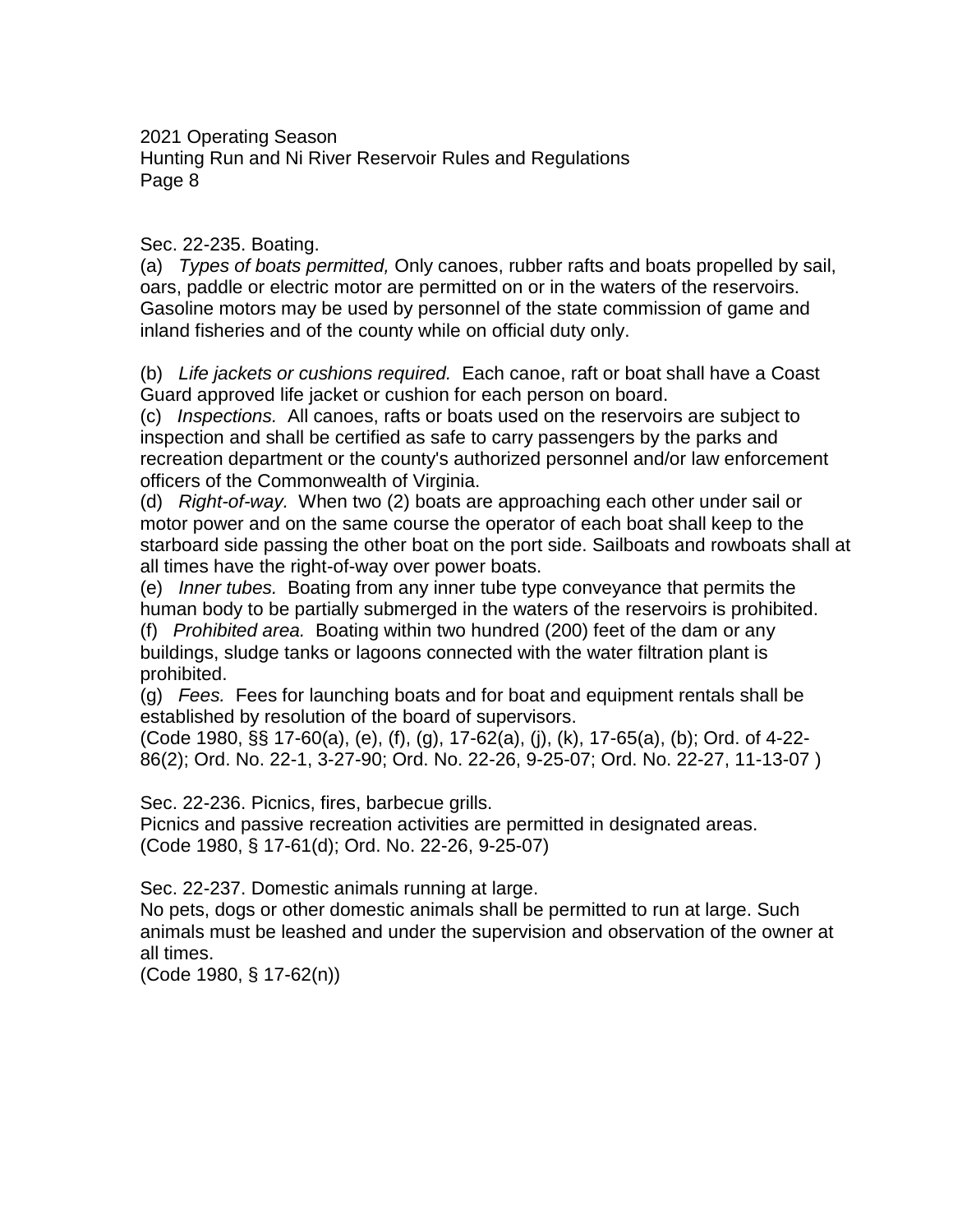Sec. 22-238. Reserved. **Editor's note:** Renumbered as § 23-7.5.6.

Sec. 22-239. Commercial activities. There shall be no commercial activities within the flood easement area. (Code 1980, §§ 17-61(h), 17-62(d))

Sec. 22-240. Alcoholic beverages.

No use of alcoholic beverages is permitted in the recreation area. No person under the influence of alcohol shall operate or be a passenger in a boat on the reservoirs at any time. No person under the influence shall be permitted in the park at any time. (Code 1980, § 17-62(p); Ord. No. 22-26, 9-25-07)

Sec. 22-241. Hunting. Hunting is prohibited on the premises. (Code 1980, § 17-62(o))

Sec. 22-242. Firearms, bows and arrows, fireworks. (a) Discharging of firearms and the shooting of arrows is prohibited. (b) Fireworks, and bows and arrows are prohibited. (Code 1980, § 17-62(e); Ord. No. 22-25, 9-12-06; Ord. No. 22-26, 9-25-07) **Cross references:** Fireworks generally, § 9-26 et seq.

Sec. 22-243. Swimming, wading, skiing. Water contact sports, i.e., skiing, swimming, wading, etc., are prohibited. (Code 1980, § 17-62(b))

Sec. 22-244. Taking of water. Taking of water by any person for irrigation or for a private water supply from the reservoir is prohibited. (Code 1980, § 17-62(h))

Sec. 22-245. Littering. (a) There shall be no littering of the flood easement area. (b) There shall be no littering on the waters. (Code 1980, §§ 17-61(b), 17-62(c)) **Cross references:** Litter control, § 19-121 et seq.